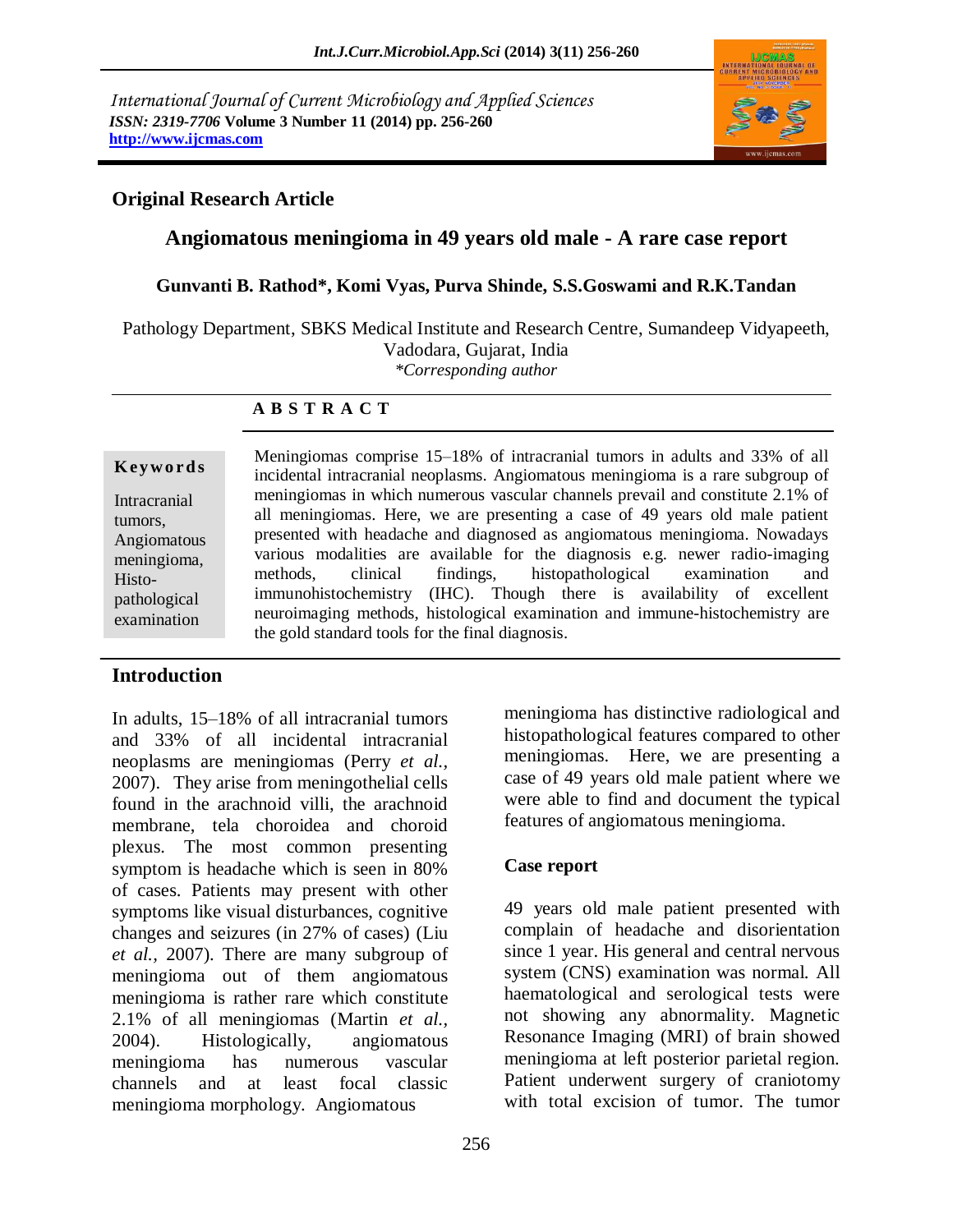tissue was sent to histopathology department. Tumor tissue was fixed in 10% formalin solution and routinely processed. Sections from the paraffin block were cut with thickness of 5 micron and stained by hematoxylin and eosin (H&E) stain.

Microscopic examination showed that tumor tissue was highly vascular with meningeal cells arranged in nests and pallisading pattern. Cells had delicate round to oval nuclei and eosinophilic cytoplasm. There was also presence of abundant small capillary like thin walled blood vessels. Hyalinization of vessels wall was also seen. There was no evidence of any atypia or malignancy seen. Final impression was given as angiomatous meningioma (WHO grade I) (Photo 1, Photo 2, Photo 3, Photo 4).

# **Discussion**

Meningioma is regarded as a benign neoplasm, which commonly arises from the arachnoid cap cells of the cerebrum and the spinal cord (Kim *et al.,* 2009). Angiomatous meningioma is an uncommon variant of all meningiomas and having predilection for the cerebral convexity (Martin *et al.,* 2004). Angiomatous meningioma (AM) demonstrates some distinct features compared to other benign meningiomas. Meningioma in general shows female preponderance. In study by Martin *et al.*  (2004) showed that the male to female ratio for angiomatous meningioma is much higher than that for meningioma in general.

Our patient presented with headache and disorientation, out of which headache is the most common presenting symptom of angiomatous meningioma. Metastasis is quite rare in meningioma which constitutes only 0.1% of cases. Hematogenous route of metastasis is more common and it is more

frequent for those meningiomas that invade dural sinuses. Involvement of lungs by metastasis constitutes 60% of the cases (Figueroa *et al.,* 1999).

Nowadays, with availability of CT scan and MRI, the incidence of diagnosing various variant of meningioma has increased. Meningiomas show isointensity or hyper intensity to the cerebral cortex in magnetic resonance imaging (MRI). The most important diagnostic feature is short extension of contrast enhancing tissue along the dura which is also known as dura tail.

Radiographically, there is no other additional feature to help in subclassification of meningiomas, though angiomatous meningioma (in spite of belonging to WHO grade I) shows perilesional edema. Tamiya, *et al.* had noticed that the histologic subtypes meningothelial, anaplastic, microcystic and angiomatous exhibited higher edema indices than other variants (Tamiya *et al.,* 2001). As various imaging studies are not very useful for final diagnosis. So early stereotactic biopsy is needed to establish the diagnosis and is recommended (Rahul Goyal *et al.,* 2014).

On histopathology, angiomatous meningioma is chararcterised by abundance of well-formed vascular channels, sinusoids or capillaries. The study by Martin *et al.*  (2004) showed two subtypes of angiomatous meningioma, viz., microvascular subtype (more than 50% contain vessels with diameter below 30  $\mu$ ), and a macrovascular subtype. These tumors may also display microcystic change along with foamy cells (which are related to leakage of plasma lipids across thin vessel walls); in addition to solid areas with meningotheliomatous meningioma elements.

World health organization (WHO) has subclassified all central nervous system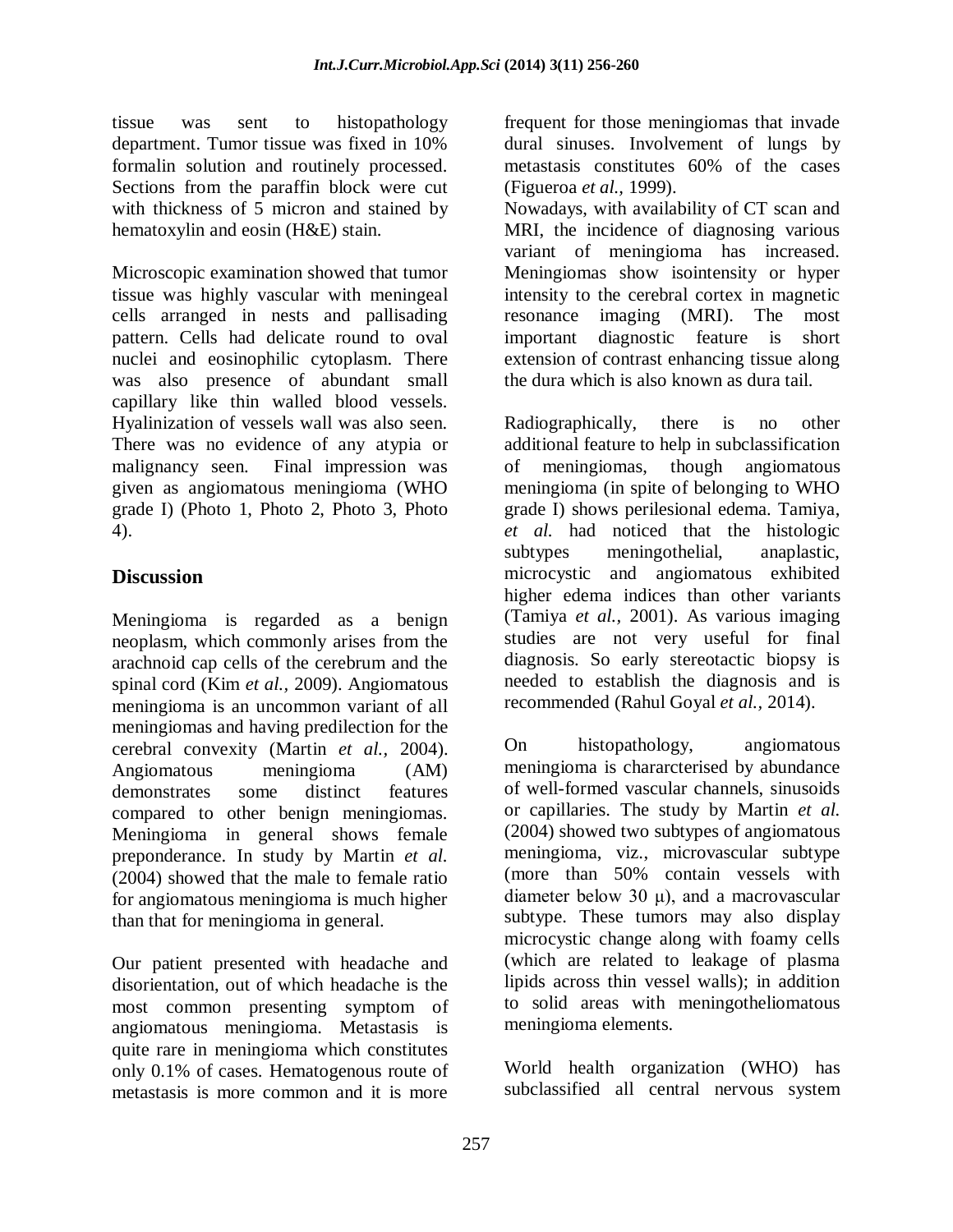(CNS) tumors including meningioma into various grades. Meningiomas have been categorized into grades I, II, and III based on increased cellularity, high nucleocytoplasmic ratio, large prominent nucleoli, patternless sheets, mitosis, and spontaneous or geographic necrosis. Hence, a workup would be incomplete without the assessment of grade. Counting the mitotic figures is quite subjective and an objective method of evaluating proliferative activity is by performing Ki-67/MIB-1 immunostaining on tissue sections. In our case, the tumor was reported as angiomatous haemangioma WHO grade I.

The differential diagnosis of angiomatous meningioma includes vascular tumors like hemangiopericytoma and capillary hemangioblastoma (Rao *et al.,* 2008). But microscopically, haemangiopericytoma consisted of tightly packed spindle shaped cells surrounding ramified thin-walled endothelium-lined vascular channels with characteristic 'antler' or 'staghorn' configuration (Rathod *et al.,* 2014). Capillary hemangioblastoma microscopically is characterized by thinwalled blood vessels lined by plump endothelial cells and separate groups of

polygonal stromal cells. Immunohistochemical stains play a crucial role in differentiating hemangiopericytoma from angiomatous meningioma and hemangioblastoma. Hemangiopericytoma are immunoreactive to vimentin and endothelial antigen CD34 but stain negatively with Epithelial Membrane Antigen (EMA). Stromal cells of hemangioblastomas are immunoreactive to vimentin, neuron-specific enolase, S100, Glial fibrillary acidic protein, and calponin but fail to stain with EMA and prognosis is generally excellent. Angiomatous meningioma is immunoreactive for EMA, vimentin and S-100 protein, which confirm a diagnosis of angiomatous meningioma. Further confirmation may be done by electron microscopic study. Ultrastructurally, neoplastic meningeal cells have prominent cytoplasmic processes and well-defined junctions. Precise diagnosis is must for angiomatous meningioma because it is associated with good prognosis as compared with other differential diagnosis. Gross total resection is the treatment of choice (Mehta *et al.,* 2014) and our patient also underwent the surgery of craniotomy with total resection of tumor.

**Photo.1** Solid areas with meningotheliomatous meningioma elements (4 X, H & E Stain)

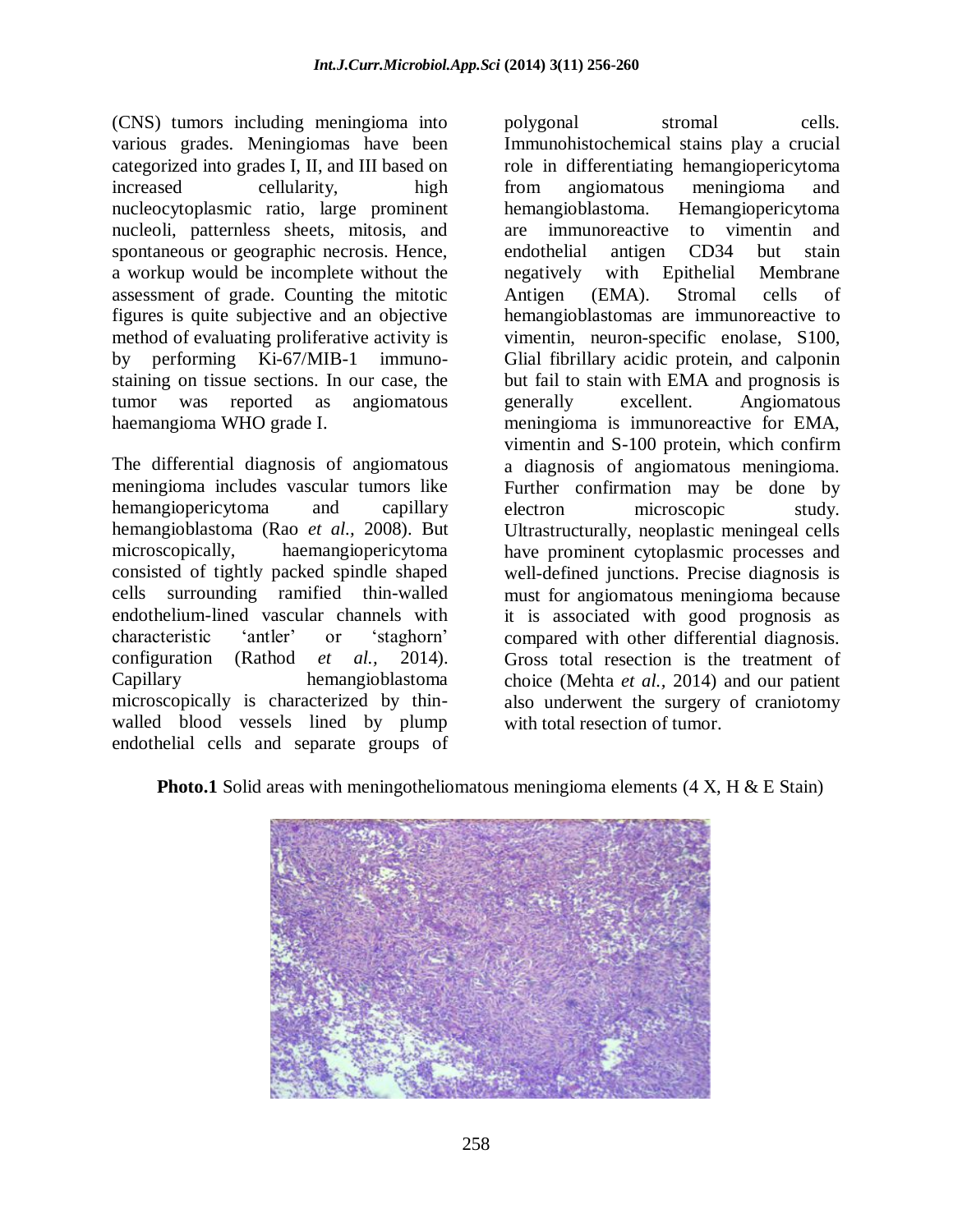

**Photo.2** Neoplastic meningiothelial cells with angiomatous patterns.. (4X, H & E Stain)

Photo.3 Angiomatous pattern and microcyst formation (40 X, H & E Stain)



Photo.4 Abundant well-formed vascular channels (4 X, H & E Stain)